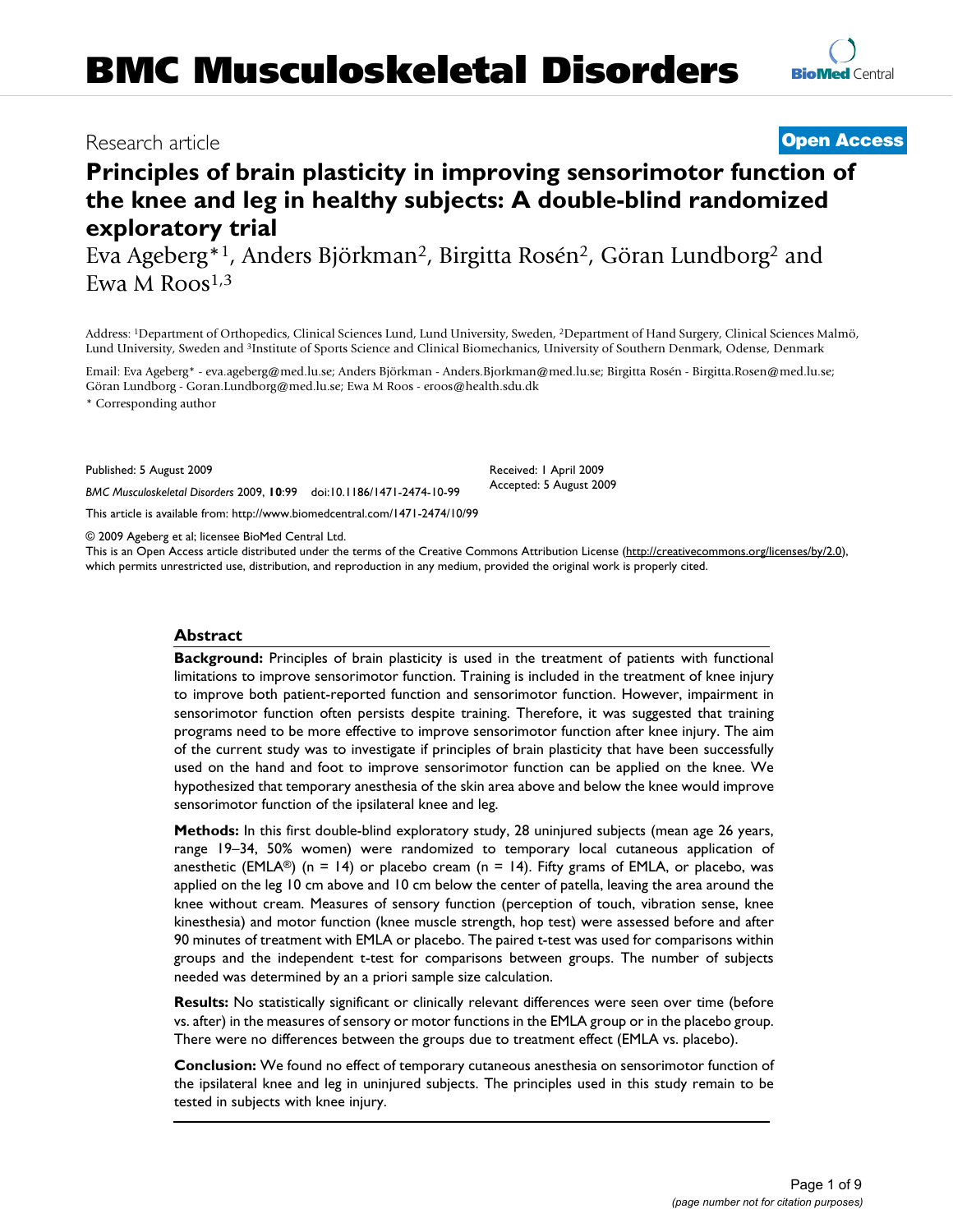#### **Background**

Neuromuscular and/or strength training is included in the treatment of knee injury and knee osteoarthritis (OA) to improve both patient-reported function and objective function, such as joint range of motion and sensorimotor (neuromuscular) function. However, impairment in sensorimotor function often persists after knee injury and knee OA despite training [1-3]. It has been suggested that good sensorimotor function is of importance for reducing the risk of knee injury [4,5], for achieving better objective and patient-reported knee function after injury [6,7], and in preventing or slowing the progression of OA [8,2]. Longitudinal, prospective studies show that poor muscle function, such as muscle weakness, is a predictor of OA development [9-11]. In this perspective, treatment leading to improved sensorimotor function would be of value for patients with knee injury or OA in the short and long term.

One of the most interesting questions in neuroscience concerns the manner in which the nervous system can modify its organization and ultimately its function throughout an individual's lifetime based on sensory input, experience, learning and injury[12,13]. This phenomenon is often referred to as brain plasticity [14,15]. Plasticity changes can be divided into rapid and long term plasticity. Rapid changes are typically seen minutes after injury or intervention, and are often based on decreased inhibition. Decreased inhibition increases the receptive field size and enables more neurons to be activated by a specific stimulus. This is sometimes referred to as unmasking of synapses or neural structures. Long-term changes are typically seen weeks or months after an injury or intervention and are based on increase or decrease in synaptic transmission or axonal and dendritic sprouting. Synaptic transmission becomes facilitated in a pathway that is frequently used, while those that lay dormant atrophy. Sprouting can be seen in response to injury or to increased functional demand [16]. Axons at the edges of a lesion send new axonal branches into the damaged area and reinnervate dendrites that have lost their synaptic input. Plasticity changes also include changes in nerve signal amplitude and activation of additional cortical areas [14,15].

The primary motor (M1) and sensory (S1) cortex is organized somatotopically, where different body parts project to different parts of the M1 and S1. The somatotopic map does not represent the body in its actual proportions [17,18]. Instead, larger cortical areas are being assigned to sensitive parts or parts with complex motor demands such as the hands and face [19,20]. The cortical representation of different body parts changes constantly, depending on the pattern of afferent nerve impulses, injury and increased or decreased use [21-23]. For example, the forearm is located next to the hand in the somatotopic map [17,18] and by anaesthetizing the forearm, the cortical hand area can expand over the forearm area [24]. Thus, more nerve cells can be available for the hand, resulting in improved hand function. To utilize the central nervous systems' (CNS) ability to change for therapeutic purposes, guided plasticity [25] is an attractive concept with promising results. The potential for cerebral plasticity is, for example, used in treatment of patients to strengthen or promote CNS functions that are lost or weakened [26].

Temporary cutaneous anesthesia of the volar aspect of the forearm, using an anesthetic cream (EMLA®), resulted in improved sensory function of the hand in healthy controls [27]. In a randomized controlled trial (RCT), sensory re-learning training in combination with cutaneous forearm anesthesia improved sensory function of the hand compared with sensory re-learning training and placebo in patients with ulnar or median nerve repair [28]. The participants received treatment twice a week for two consecutive weeks, and the effects lasted 4 weeks after the last EMLA treatment. These results suggest that sensory recovery is enhanced by combining training with temporary anesthesia of adjacent body parts. The long lasting effect indicates that this treatment is clinically useful and relevant.

Recently, the same principle of temporary cutaneous anesthesia as that used for the hand has been applied on the foot in uninjured subjects [29]. In this RCT, improvement in sensory function of the foot was observed after cutaneous anesthesia of the lower leg compared with placebo [29]. To our knowledge, the principle of temporary cutaneous anesthesia in improving sensorimotor function of the knee has not yet been tested.

In this first study of a series of experiments, we included subjects without injury. The aim of the current study was to investigate if the principle of brain plasticity that has been successfully used on the hand [27,28] and foot [29] to improve sensory function, can be applied on the knee. We hypothesized that temporary anesthesia of the skin area above and below the knee would improve sensorimotor function of the ipsilateral knee and leg.

#### **Methods**

#### *Subjects and randomization*

Twenty-eight (14 women) physically active subjects aged 18–35 years were included in this exploratory doubleblind RCT. The subjects were students at the Faculty of Medicine, Lund University or staff members at Malmö University Hospital. They were enrolled by one of the researchers. Subject characteristics, including activity level [30] and self-reported outcomes assessed by the Knee injury and Osteoarthritis Outcome Score (KOOS) [31,32],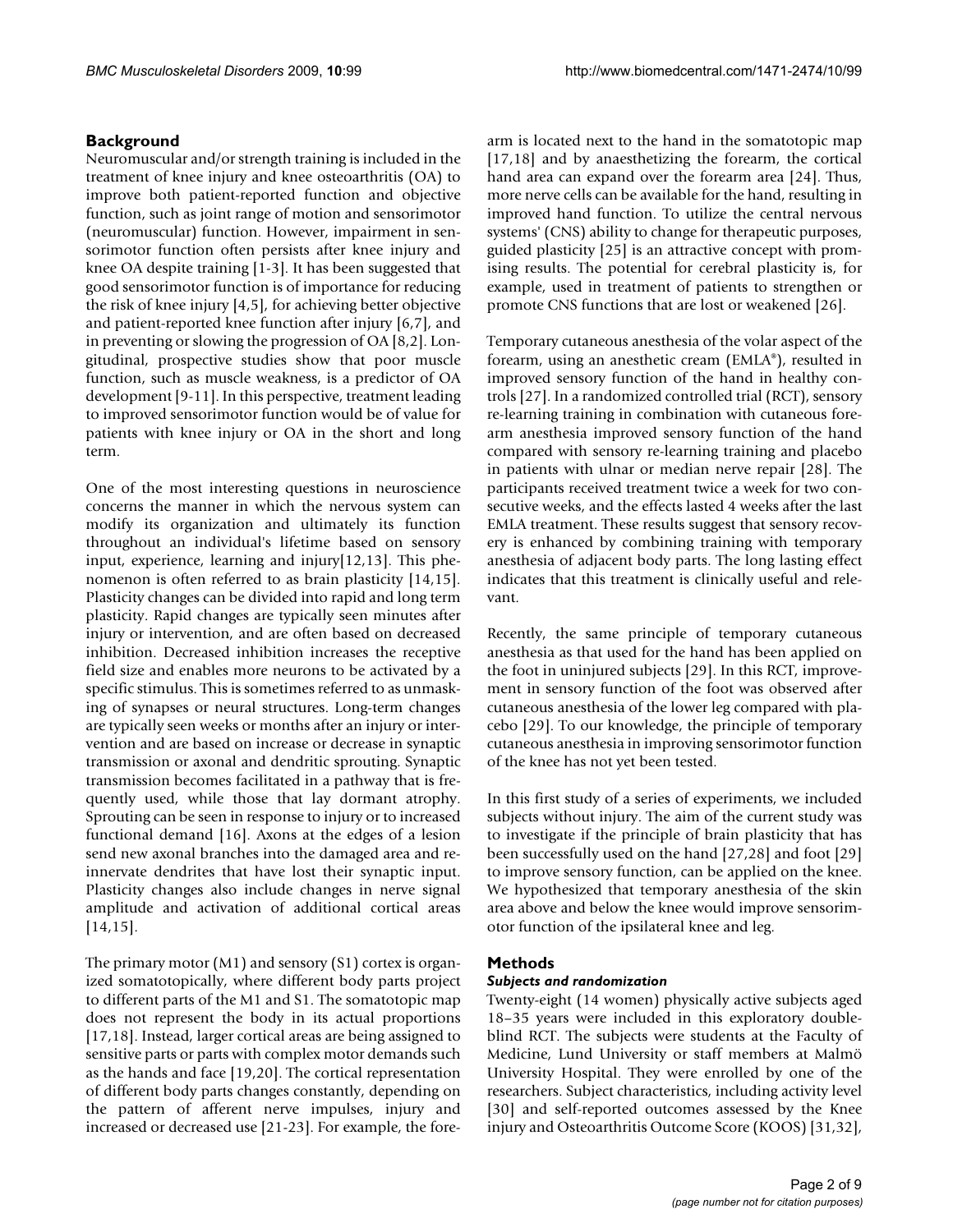are given in Table 1. Exclusion criteria were a history of major orthopedic lesions, such as knee injury or fracture, and allergic reactions to anesthetic agents. The physical activity and age distribution of the subjects in this study were chosen in order to match patients with ligament injuries in the knee. Individuals with ligament injuries to the knee are usually young, aged 18 to 35 years, and physically active at a moderate to high level [1,3]. The subjects were randomly allocated, using a random number generator, to temporary anesthesia using a local anesthetic cream (EMLA®) (EMLA group) or a placebo cream (oil and water emulsion) (placebo group). To ensure an equal number of men and women in each group two computergenerated randomization lists, one for women and one for men, were drawn up by a biostatistician and given to the assessor. The assessor allocated the next available number on entry into the trial, assigning the subjects to treatment/placebo. The Research Ethics committee of Lund University approved the study, and all subjects gave their written informed consent.

#### *Protocol and masking*

Fourteen subjects received a local anesthetic cream containing 2.5% lidocaine and 2.5% prilocaine (EMLA®, AstraZeneca, Södertälje, Sweden) and 14 subjects received a placebo cream of an oil and water emulsion (DAX, Opus Health Care Inc., Malmö, Sweden). The two creams were identical in color, consistency and packaging. A staff member not participating as an assessor or subject in the study distributed the packages with cream to the assessor. Fifty grams of EMLA, or placebo [29], was applied circumferentially on the leg 10 cm above and 10 cm below the center of patella, leaving the area around the knee without cream (Figure 1). The skin areas where the EMLA/placebo was applied were covered with film wrap and a Tubigrip<sup>®</sup> stocking (MEDLOCK Medical, Oldham, UK). After 90 minutes, during which time the subject was seated, the EMLA/placebo was carefully washed off. The test leader and the subjects were blinded to group allocation, and the

|  |  | Table 1: Characteristics of the subjects. |  |  |  |  |
|--|--|-------------------------------------------|--|--|--|--|
|--|--|-------------------------------------------|--|--|--|--|

subjects were told not to reveal any possible anesthetic sensation. Therefore, the presence or absence of anesthesia was not verified by the assessor or the subject. The success of blinding was not evaluated.

#### *Outcome measures*

Measures of sensory and motor functions were assessed before and after 90 minutes of treatment with EMLA or placebo. The tests were performed in the order that they are described below. EMLA/placebo was applied and all tests were performed on the right leg only. The assessment took place at the Department of Orthopedics, Malmö University Hospital. An experienced assessor, who was well trained in all outcome measures from previous studies and pilot-testing preceding the present study, performed the measurements.

#### *Measures of sensory function*

Three measures of sensory function were used; perception of touch, vibration sense and knee kinesthesia. Lower values in these tests indicate better sensory function.

#### *Perception of touch*

Semmes-Weinstein monofilaments (SWM) were used for assessing perception of touch at the most prominent point of the medial femoral condyle, just proximal of the joint space. Prior to the test, the SWM (nr 4.31, 2.0 g) was demonstrated on the patient's styloid process of the hand, so that the subjects could familiarize themselves with the test. Thereafter, the subjects lay in a supine position and were asked to close their eyes, concentrate on their knee and respond when they felt any sensation of touch. The assessment was performed according to a standardized procedure [33]. Each monofilament, starting with the thinnest and continuing with thicker until response to sensation, was applied perpendicular to the skin for 1.5 seconds and lifted 1.5 seconds. The filament was applied 3 times to the same spot and was bent each time to exert the specific pressure. Feeling the monofilament was

| Characteristic                     | <b>EMLA</b> group $(n = 14)$ | Placebo group $(n = 14)$ |  |  |
|------------------------------------|------------------------------|--------------------------|--|--|
| Age $(y)$ <sup>a</sup>             | 27(4.8)                      | 25(3.9)                  |  |  |
| Women (n)                          |                              |                          |  |  |
| <b>BMI</b> <sup>a</sup>            | 23.0(2.4)                    | 24.2(1.8)                |  |  |
| Tegner activity level <sup>b</sup> | 5.5 $(4-8)$                  | $5(4-8)$                 |  |  |
| <b>KOOS</b> subscales              |                              |                          |  |  |
| Pain                               | 100(1.6)                     | 98 (3.7)                 |  |  |
| Symptoms                           | 99(2.1)                      | 98 (5.2)                 |  |  |
| <b>ADL</b>                         | 100(0.8)                     | 100(0.3)                 |  |  |
| Sport/Rec                          | 98 (4.7)                     | 99(3.1)                  |  |  |
| QOL                                | 97(6.3)                      | 95(6.5)                  |  |  |

*<sup>a</sup>*Mean (SD), *b*median (quartiles), BMI; body mass index. The Tegner Activity Scale, ranges from 0 to 10, least to hardest strenuous activity for the knee. A Tegner activity level of 4 is equal to recreational sports such as jogging, aerobics, or cross-country skiing and a Tegner activity level of 5 is equal to recreational sports such as orienteering or down-hill skiing.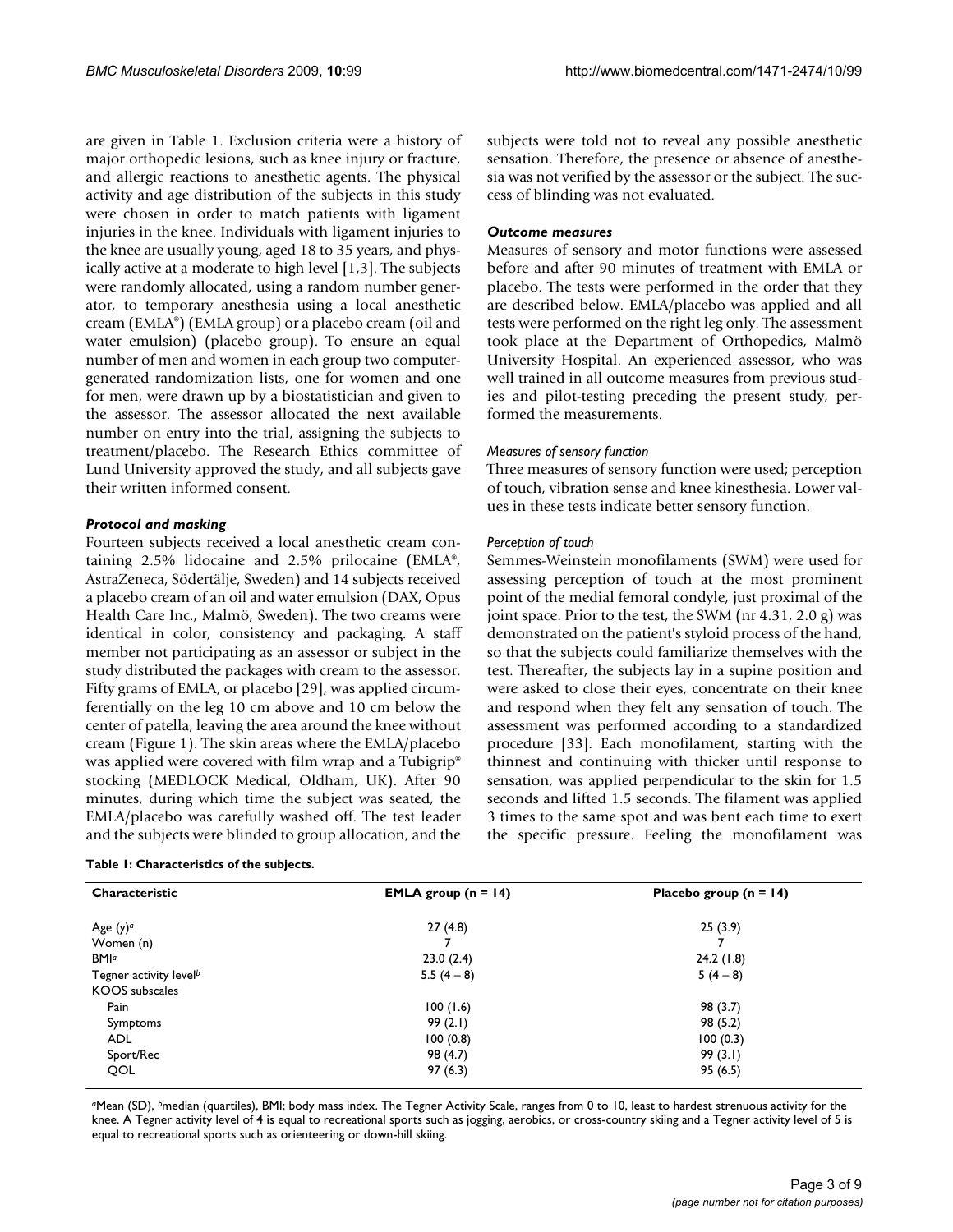

#### **Figure 1**

#### **Application of local anesthetic or placebo cream**.

EMLA, or placebo, applied on the leg 10 cm above and 10 cm below the center of patella, leaving the area around the knee without cream.

recorded when at least one out of three applications was identified by the patient [33].

#### *Vibratory perception threshold*

Vibratory perception threshold (VPT) was assessed by a biothesiometer (Bio-Medical Instrument, Newbury, OH, USA), according to the manufacturers' manual and previously published methods [34]. Prior to the test, the Biothesiometer was demonstrated on the patient's styloid process of the hand, so that the subjects could familiarize themselves with the test. Thereafter, the subjects lay in a supine position and were asked to close their eyes, concentrate on their foot/knee and respond when they felt any sensation of vibration. The biothesiometer tip was held with uniform pressure at two sites: the most prominent point of the medial malleolus and the medial femoral condyle (same location as that for testing perception of touch). Three consecutive measurements were taken on each site, and the amplitude was replaced to zero between each measurement without moving the biothesiometer tip from the location. The amplitude was increased by 1 Volt per second until the subjects responded to a sensation of vibration. This was noted as the VPT. The first measurement was regarded a trial test, and was, thus, excluded from the analysis. If the difference between the second and third measurement was more than 20%, 2 additional tests were taken. The mean of the second and third, or fourth and fifth, measurements was used in the analysis. High reliability has been reported for the Biothesiometer in healthy subjects [34,35].

#### *Knee kinesthesia*

Kinesthesia was measured in a specifically designed apparatus, which has been used and described in detail in previous studies, see for example [36,37]. The subjects lay in a lateral decubitus position, were asked to close their eyes, concentrate on their knee and respond when they felt any sensation of movement in their knee. Measurements of the threshold for detection of passive motion (TDPM)

were performed towards knee extension (TE) and knee flexion (TF) from the starting position of 20° knee joint flexion, giving the variables TE20 and TF20. The median values of three consecutive measurements of these two variables were determined. The variables from the 20° starting position (TE20 and TF20) have been found to be reliable in uninjured subjects [38]. The sum of TE20 and TF20, giving an index value, was used for statistical analysis.

#### *Measures of motor function*

Two measures of motor function were used; the one-leg hop test for distance and isokinetic knee muscle strength. Higher values in these tests indicate better motor function.

#### *One-leg hop test for distance*

The one-leg hop test for distance with the arms free, aiming at a more functional execution of the hop, was used. The one-leg hop test is widely used for predicting functional knee stability [1,3]. Muscle strength, balance and confidence in the knee are contributing factors to the performance of this test. The subjects were told to hop as far as possible, taking off and landing on the same foot, maintaining their balance for about 2–3 seconds. The test was performed three times with each leg, alternating the right and left leg, the hop distance being measured (in cm) from toe in the starting position to heel in the landing position. If the subject improved more than 10 cm between the second and third hop, additional hops were performed until an increase of less than 10 cm was measured. A trial one-leg hop preceded the measurements. The subjects wore shoes, e.g., sneakers. The mean value of the three best hops was used in the analysis. The reliability of this test is high in uninjured subjects [39].

#### *Isokinetic knee muscle strength*

Measurements of concentric isokinetic strength of the knee muscles were performed with a Biodex Multi-Joint System III isokinetic dynamometer (Biodex Medical Systems Inc., Shirley, New York, NY, USA) with Biodex Advantage software, version 4.0. The standard Biodex knee unit attachment was used. Subjects were placed in an upright position with 90° hip flexion on the Biodex dynamometer chair, and were secured with straps across the chest, pelvis, thigh and ankle. The resistance pad was placed as distally as possible on the tibia while still allowing full dorsiflexion at the ankle. The center of motion of the lever arm was aligned as accurately as possible with the slightly changing flexion-extension axis of the knee joint. The range of motion of the knee joint was set at 5 to 90°. The subjects had their arms crossed over the chest during the test. Standardized verbal instructions and encouragement were given. The subjects were allowed trial tests in order to familiarize themselves with the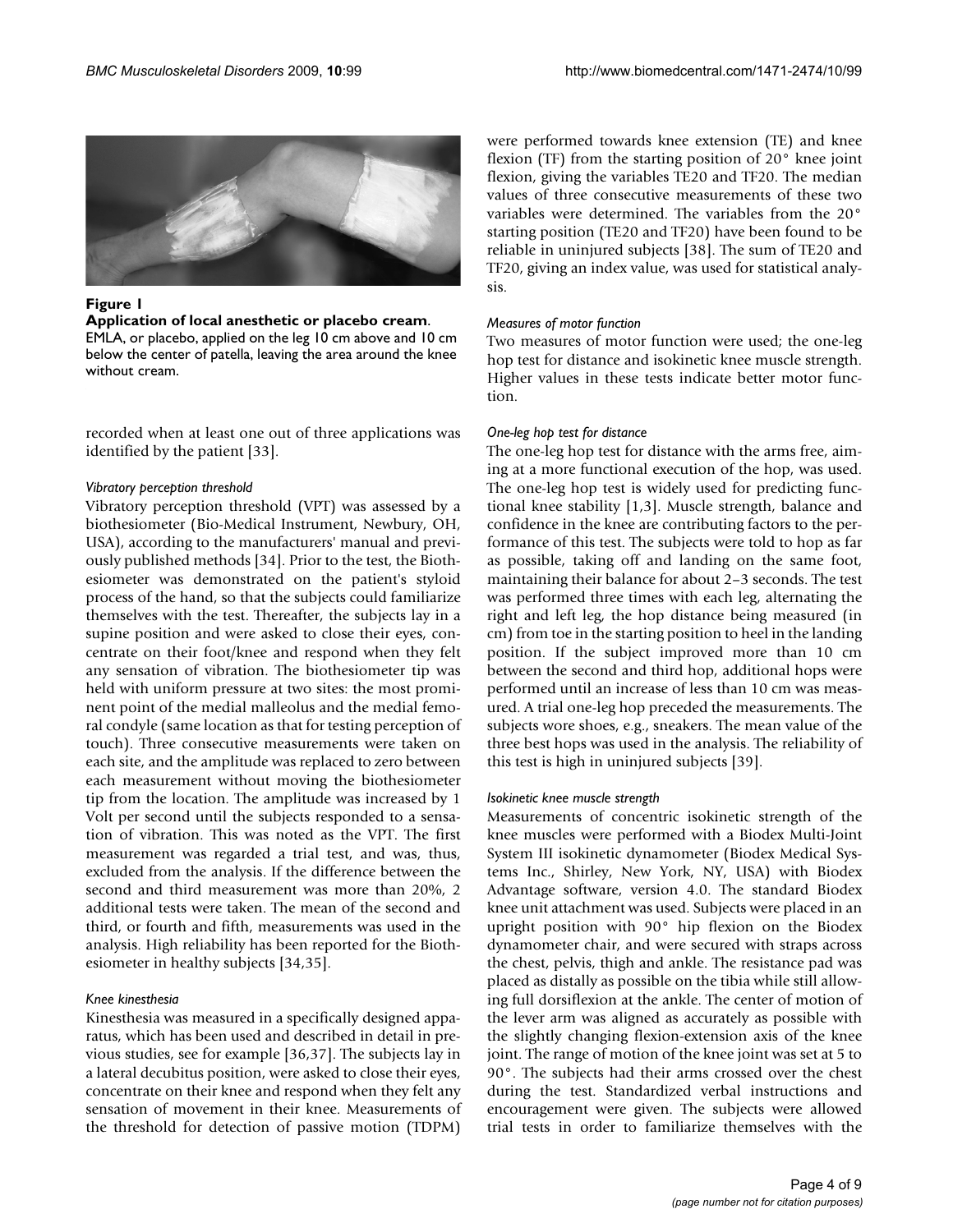equipment and the test procedure, before five maximal reciprocal concentric isokinetic knee extensions and flexions at an angular velocity of  $60^\circ \cdot s^{-1}$  were made. Peak torque/body weight (Nm) was used in the analysis. High test-retest reliability has been reported for isokinetic testing at  $60^\circ \cdot s^{-1}$  using the Biodex dynamometer [40].

#### *Statistical analysis*

The number of subjects needed was determined by an a priori sample size calculation. No primary outcome measure was determined, since the study has an exploratory character. We expected to find an improvement in more than one of the variables to interpret the results as an effect from treatment. For knee kinesthesia, sample size calculations revealed that at least 12 subjects were needed to detect an improvement by treatment of 30% within groups ( $SD<sub>diff</sub> 0.49$ ), with 80% power at the 5% significance level. For vibration sense, 13 subjects were needed to detect an improvement of 20% ( $SD<sub>diff</sub>$  3.3) within groups. For the one-leg hop test, and knee extension peak torque, 2 and 5 subjects, respectively, were needed to detect an improvement by treatment of 10% within groups, with 80% power at the 5% significance level. Based on these sample-size calculations, we included 28 subjects. The paired t-test was used for comparisons within groups and the independent t-test for comparisons between groups. All variables had Shapiro-Wilk statistic of >0.90, except knee kinesthesia. The results were confirmed using non-parametric statistics. Wilcoxon signed rank test, or Mann-Whitney test, was used for ordinal data (perception of touch). Fischer's exact test was used for between-group comparisons in the number of patients with improvement by treatment. Effect size was calculated by taking the difference between the means before and after EMLA/placebo and dividing it by the SD of the same measure before EMLA/placebo [41]. An effect size of <0.50 was considered small, 0.50 to 0.79 moderate, and ≥0.80 large [41]. A level of p ≤ 0.05 was chosen to indicate statistical significance. Group allocation was concealed to the person analyzing the data, until the results were completed.

#### **Results**

No statistically significant or clinically relevant differences were seen over time (before vs. after) in the measures of sensory or motor functions in the EMLA group or in the placebo group. There were no differences between the groups due to treatment effect (EMLA vs. placebo) (Table 2).

#### *Sensory function before and after treatment with EMLA or placebo*

No differences were found between assessments (before vs. after) for perception of touch, vibration sense, or kinesthesia in the EMLA group. No differences were found before vs. after treatment for perception of touch, or vibration sense in the placebo group. A lower value for TDPM, indicating better knee kinesthesia, was found after compared with before treatment in the placebo group  $(p =$ 0.026). There were no differences between the groups in effects of treatment for the measures of sensory function (Table 2). The effect sizes were generally small in the EMLA group (between 0.02 and 0.44) and in the placebo group (between 0.11 and 0.56).

### *Motor function before and after treatment with EMLA or placebo*

No differences were found between assessments (before vs. after) for the one-leg hop test, knee extension or flexion muscle strength in the EMLA group or placebo group. There were no differences between the groups in effects of treatment for the measures of motor function (Table 2). The effect sizes were generally small in the EMLA group (between 0.03 and 0.19) and in the placebo group (between 0.05 and 0.15).

### **Discussion**

In this first exploratory study on principles of brain plasticity in improving sensorimotor function of the knee, we found no effect of temporary anesthesia of the skin area above and below the knee on sensorimotor function of the ipsilateral knee and leg in uninjured subjects.

Although self-reported and objective function is improved by neuromuscular and/or strength training, it is unclear whether sensorimotor function can be fully restored after knee injury and knee OA. In a recent study, we found that at least one-third of patients with anterior cruciate ligament (ACL) injury or reconstruction had not recovered normal muscle function 2 to 5 years after injury [42]. Possible reasons for this may be that the injury causes a disturbance in the sensory system [43] with possible effects on the central mechanisms and motor response [1], and/or that neuromuscular and strength training programs are not sufficiently effective in improving or restoring sensorimotor function. Moreover, it has been questioned whether training after knee injury can lead to improvement in sensory function although improvement in motor function can be obtained [44,45].

Good sensorimotor function is of importance for the overall outcome after injury [6] and in preventing OA [2,8]. Although improvements are achieved by neuromuscular and/or strength training, impairment in sensorimotor function often persists [1-3]. Thus, it can be argued that training programs need to be more effective in order to improve or restore sensorimotor function after knee injury and knee OA. Hypothetically, the principle of temporary cutaneous anesthesia of adjacent body parts in combination with training, that has been shown to be more effective in improving sensorimotor function of the hand than training only [28], could also be used to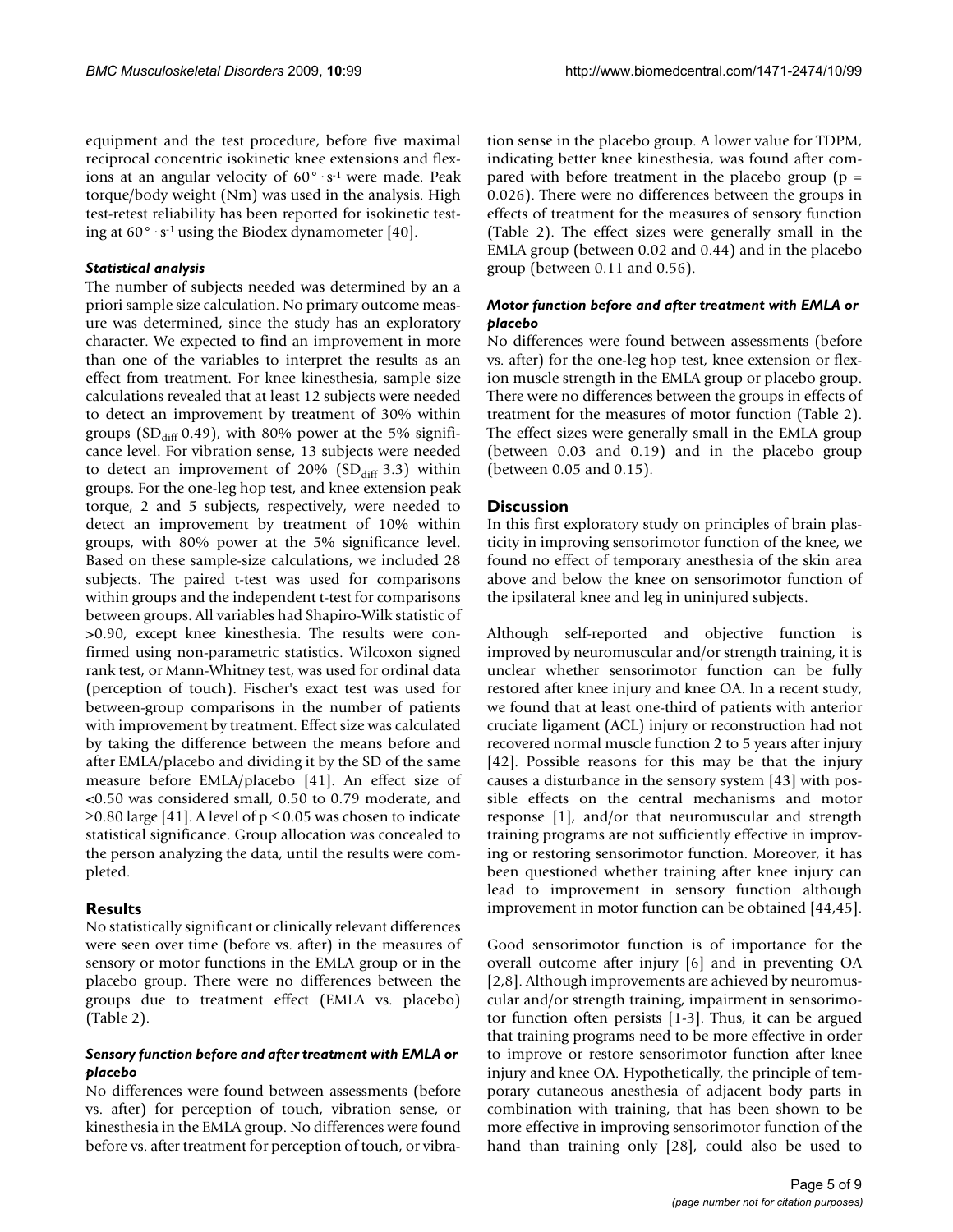|                            |                            | <b>EMLA</b> group         |                         |                            | Placebo group             |                         | <b>EMLA vs.</b><br>placebo |
|----------------------------|----------------------------|---------------------------|-------------------------|----------------------------|---------------------------|-------------------------|----------------------------|
|                            | <b>Before Mean</b><br>(SE) | <b>After Mean</b><br>(SE) | Mean diff<br>(95% CI)   | <b>Before Mean</b><br>(SE) | <b>After Mean</b><br>(SE) | Mean diff<br>(95% CI)   | Mean diff<br>(95% CI)      |
|                            |                            |                           | (after minus<br>before) |                            |                           | (after minus<br>before) | (EMLA minus<br>placebo)    |
| <b>Sensory</b>             |                            |                           |                         |                            |                           |                         |                            |
| function                   |                            |                           |                         |                            |                           |                         |                            |
| Vibration sense            | 11.46                      | 13.11                     | 1.65                    | 10.61                      | 10.96                     | 0.35                    | 1.29                       |
| med mall (Volt)            | (0.99)                     | (1.27)                    | $(-0.54, 3.82)$         | (0.84)                     | (0.69)                    | $(-0.70, 1.41)$         | $(-1.02, 3.59)$            |
| Vibration sense            | 19.64                      | 21.25                     | 1.61                    | 16.57                      | 17.75                     | 1.18                    | 0.43                       |
| med fem cond<br>(Volt)     | (1.71)                     | (1.48)                    | $(-2.12, 5.33)$         | (1.34)                     | (1.30)                    | $(-0.79, 3.15)$         | $(-3.58, 4.44)$            |
| Knee<br>kinesthesia        | 2.23                       | 1.95                      | $-0.28$                 | 1.88                       | 1.48                      | $-0.40$                 | 0.11                       |
| (degrees)                  | (0.38)                     | (0.45)                    | $(-1.00, 0.43)$         | (0.19)                     | (0.11)                    | $(-0.05, -0.73)$        | $(-0.65, 0.86)$            |
| Perception of<br>touch     | 0.04                       | 0.04                      | $p = 0.646$             | 0.07                       | 0.07                      | $p = 0.125$             | $p = 0.265$<br>(before)    |
| (grams)                    | (0.008, 0.22)              | (0.008, 0.16)             |                         | (0.04, 0.4)                | (0.02, 0.16)              |                         | $p = 0.769$ (after)        |
| Motor<br>function          |                            |                           |                         |                            |                           |                         |                            |
| One-leg hop<br>(cm)        | 134.56                     | 135.21                    | 0.65                    | 144.14                     | 146.05                    | 1.91                    | $-1.25$                    |
|                            | (6.85)                     | (6.31)                    | $(-3.17, 4.48)$         | (9.47)                     | (9.79)                    | $(-3.47, 7.28)$         | $(-7.53, 5.03)$            |
| Knee ext peak              | 246.81                     | 239.62                    | $-7.19$                 | 252.66                     | 246.73                    | $-5.93$                 | $-1.26$                    |
| torque/body<br>weight (Nm) | (9.90)                     | (11.10)                   | $(-16.26, 1.89)$        | (10.40)                    | (12.89)                   | $(-17.21, 5.35)$        | $(-15.03, 12.52)$          |
| Knee flex ext<br>peak      | 129.56                     | 128.30                    | $-1.26$                 | 134.66                     | 136.54                    | 1.88                    | $-3.14$                    |
| torque/body<br>weight (Nm) | (7.43)                     | (7.41)                    | $(-6.66, 4.15)$         | (7.24)                     | (7.88)                    | $(-3.83, 7.59)$         | $(-10.61, 4.34)$           |

**Table 2: Results for outcomes of sensory and motor functions in the EMLA and placebo groups.**

Mean and standard error (SE) and mean difference (95% CI) (after minus before) for the tests of sensory function (vibration sense, kinesthesia) and motor function (one-leg hop test, knee extension and flexion peak torque/body weight) before and after treatment with EMLA/placebo, and mean difference (95% CI) (EMLA minus placebo) between the EMLA and placebo groups (t-test). Median (quartiles) and p-value (Wilcoxon singed rank test, Mann-Whitney test) given for perception of touch (ordinal data).

Med mall = medial malleolus, Med fem cond = medial femoral condyle,  $Ext =$  extension, Flex = flexion

improve sensorimotor function of the knee. An advantage is that the selective anesthesia does not affect motor function of the leg. Thus, the individual can use the leg during training while parts of the leg are anesthetized.

The only difference that we found was a lower value for TDPM, indicating better knee kinesthesia, after compared with before treatment in the placebo group. However, the 95% CI was close to zero (Table 2), indicating a small change. Moreover, in a previous study on test-retest reliability, we found that there may be a learning effect in TDPM, shown as a significantly lower value in TDPM on the second test session than on the first test session. In that study, the 95% CI was also quite close to zero and, therefore, we questioned the clinical relevance of this learning effect [38]. Since the 95% CI in the current study was close to zero and our previous study show that there may be a learning effect in TDPM, the clinical relevance of the improvement of 0.40 degrees (95% CI -0.05, -0.73), can be questioned.

There may be several reasons for the lack of effect from temporary cutaneous anesthesia of the skin area above and below the knee on sensorimotor function of the ipsilateral knee and leg in the uninjured subjects in our study. Sensorimotor function may not be impaired in uninjured subjects. Thus, the chance of achieving an improvement in sensorimotor function in these subjects by the shortterm intervention that we used is most likely limited. For example, a ceiling effect was noted in some of the measures. The subjects in our study had low values (good sensory function) for both knee kinesthesia and skin sensitivity before EMLA/placebo, limiting the chance of improving these measures by treatment. In addition, the effect sizes were generally small, indicating that the magnitude of change by treatment was small. In previous stud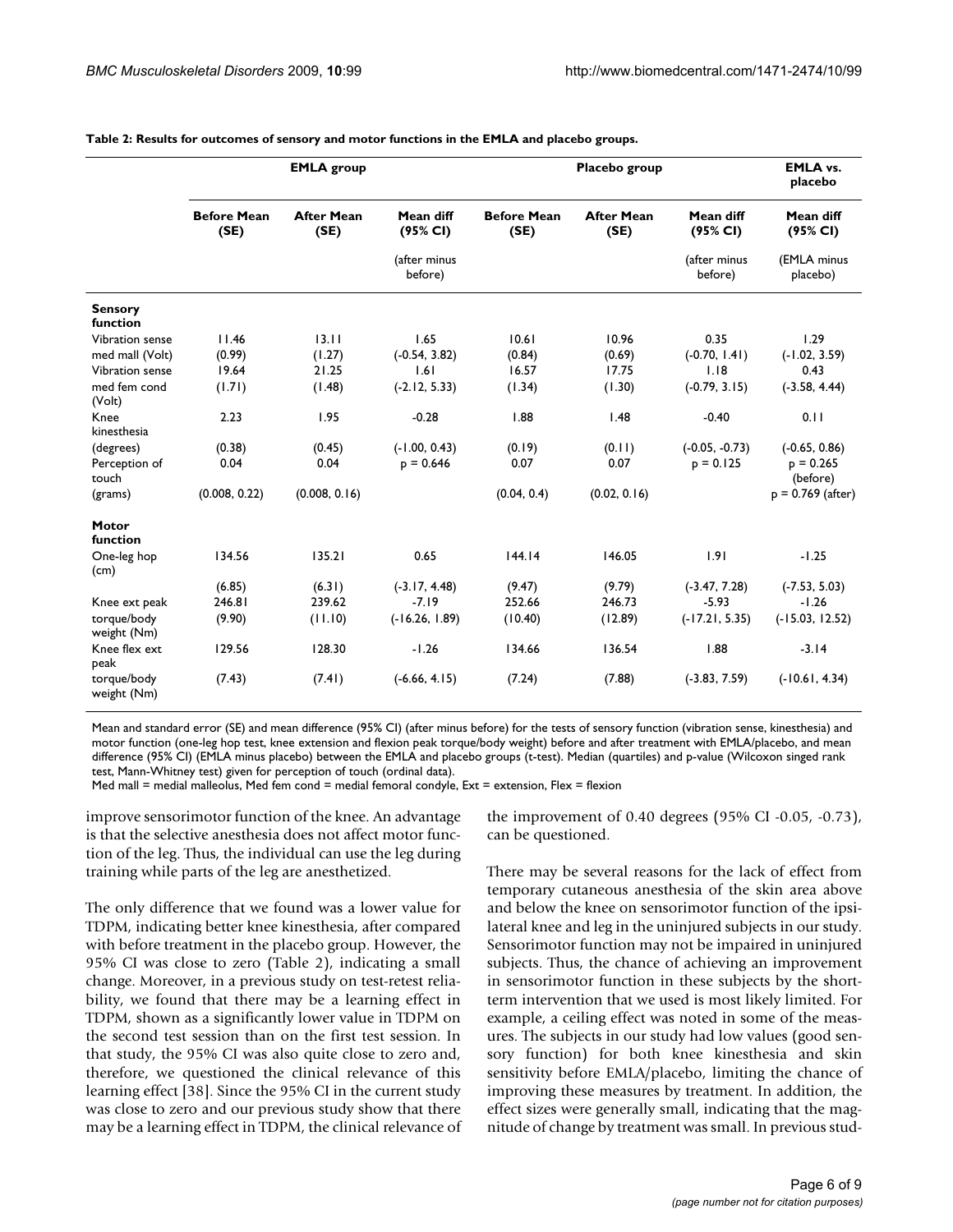ies on knee kinesthesia, patients with knee injury have higher values (poorer kinesthesia) than uninjured subjects [44,37]. Thus, the possibility of improving kinesthesia by temporary cutaneous anesthesia may be greater in subjects with knee injury than in uninjured subjects. We tested one site for perception of touch, while several sites were tested in the corresponding study of the foot [29]. In an effort to reduce the ceiling effect, several sites around the knee could be tested in further studies. However, the perception of touch of the knee is not as delicate and discriminative as in the hand or the foot sole. Thus, large effects from temporary cutaneous anesthesia may be needed to detect a change in perception of touch of the knee. Due to the exploratory character of our study, the a priori sample size calculation was based on predictions. A post-hoc sample size calculation estimated that about 30 subjects in each group would be needed to detect improvement in the EMLA group compared with the placebo group for the measures of sensory function and between 5 and 9 subjects in each group for the measures of motor function, with 80% power at the 5% significance level. Thus, the risk of a type II error in the present study cannot be ruled out, implying a need for a larger group of subjects in further studies.

It is well known from animal and human experiments that temporary cutaneous anesthesia of one body part leads to cortical re-organization resulting in a corresponding silent area in the sensory cortex. This allows adjacent nearby body parts to rapidly expand at the expense of the silent cortical area [21,22]. Previous studies on the upper and lower extremity [27-29] as well as the present study have been done on subjects without pain. A peripheral nociceptive stimulus, e.g., a painful knee, is known to induce plasticity changes in the spinal cord and at subcortical and cortical levels. Thus, treating patients with a painful joint using cutaneous deafferentation may give a different result compared to that for individuals without pain. This needs to be addressed in future studies. Neurophysiologic mechanisms in the lower extremity may also differ from those in the upper extremity. Large overlaps in the sensorimotor activation have been shown following movement of the knee, ankle and toes as opposed to the fingers [46]. However, the same plasticity mechanisms likely occur in both the upper and lower extremity, thus making it possible to manipulate plasticity mechanisms also in the lower extremity in order to improve sensorimotor function.

In previous studies on the upper extremity [27,28], the anesthetic cream was applied to the volar aspect of the forearm and in the previous study on the lower extremity the anesthetic cream was applied circumferentially on the lower leg [29]. Based on these previous studies, it would be logical to deafferentate the foot and lower leg in the current study. However, it is very difficult to anesthetize the entire foot using EMLA due to problems with absorption of the EMLA in the sole of the foot and applying an occlusive bandage. Therefore, we decided to anesthetize the skin area adjacent to the knee knowing that following deafferentation, the adjacent cortical areas rapidly occupy the anesthetized area. We also decided to deafferentate circumferentially on the lower extremity because the cortical area devoted to the lower extremity is small compared to the hand and we, therefore, expected that a larger deafferentated skin area was needed (compared to the upper extremity) in order to allow the knee to expand in the primary somatosensory and motor cortex.

We believe that the amount of EMLA that we used (50 grams) and placing of the anesthetic cream (above and below the knee) is adequate in order to expect an increased cortical knee representation. However, the cortical area of the knee is smaller than the cortical area of the hand [17,18]. Thus, larger effects of treatment are needed in order to detect an increase in the cortical area of the knee than in that of the hand. In line with this reasoning, we found no effect of temporary cutaneous anesthesia of adjacent body parts in the measures of sensory or motor functions of the knee in healthy subjects, whereas previous studies reported improvement in sensory function of the hand and foot in healthy subjects after such treatment [27,29]. This could be due to lack of cortical re-organization following the cutaneous anesthesia or that the reorganization was too small to result in a detectable improvement. However, we did not investigate whether the lack of improvement in these measures corresponds to a lack of cortical re-organization. In further studies, neuroimaging methods, such as functional magnetic resonance imaging, can be used to address this question.

Due to the loss of mechanoreceptors after knee injury, the sensory system is disturbed [43], possibly causing effects on sensory and motor functions. Thus, treatment leading to improved sensorimotor function would be of value for patients with knee injury. In line with observations in individuals with hand nerve injury, the sensory deficiency after knee injury can, at least hypothetically, be associated with functional re-organization of the somatosensory cortex of the brain. Thereby, it can be argued that the principle of temporary cutaneous anesthesia in improving sensorimotor function can be used also on the knee. In current neuromuscular training programs for patients with knee injury, principles of brain plasticity such as training of the contralateral extremity are included [1,3]. The aim of these neuromuscular training programs is to enhance unconscious motor responses by stimulating both afferent signals and central mechanisms responsible for dynamic joint control [47,1]. From the present study, we cannot exclude that there is no effect of temporary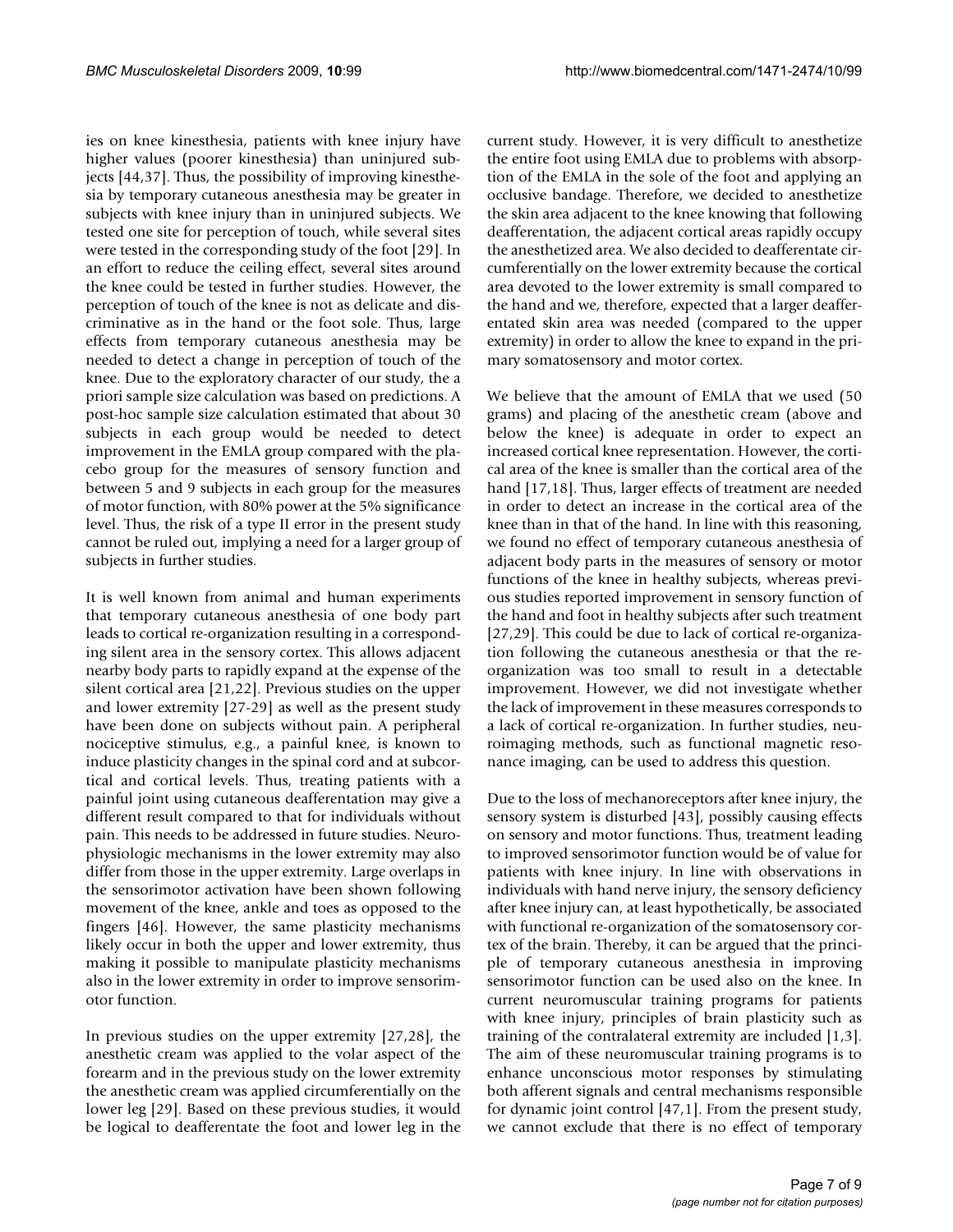cutaneous anesthesia of the skin area above and below the knee on sensorimotor function of the ipsilateral knee and leg in uninjured subjects. However, based on the reasoning above, studies on the effect of temporary cutaneous anesthesia for improving sensorimotor function in patients with knee injury and functional limitations are warranted.

#### **Conclusion**

In this exploratory randomized study, we found no effect of temporary cutaneous anesthesia on sensorimotor function of the ipsilateral knee and leg in uninjured subjects. The principles of brain plasticity used in this study remain to be tested in subjects with knee injury and functional limitations.

#### **Competing interests**

The authors declare that they have no competing interests.

#### **Authors' contributions**

EA contributed to the design of the study, was responsible for acquisition, analysis and interpretation of data, drafted and critically revised the manuscript. AB contributed to the design of the study, participated in interpretation of data, assisted in drafting the manuscript, and critically revised the manuscript. BR contributed to the design of the study, participated in interpretation of data, and critically revised the manuscript. GL contributed to the design of the study, participated in interpretation of data, and critically revised the manuscript. ER contributed to the design of the study, participated in acquisition, analysis and interpretation of data, and critically revised the manuscript. All authors read and approved the final version.

#### **Acknowledgements**

Grant supporters: This study was supported by the Swedish Research Council, Region Skåne, and the Faculty of Medicine, Lund University.

#### **References**

- Ageberg E: [Consequences of a ligament injury on neuromus](http://www.ncbi.nlm.nih.gov/entrez/query.fcgi?cmd=Retrieve&db=PubMed&dopt=Abstract&list_uids=12086815)**[cular function and relevance to rehabilitation-using the ante](http://www.ncbi.nlm.nih.gov/entrez/query.fcgi?cmd=Retrieve&db=PubMed&dopt=Abstract&list_uids=12086815)[rior cruciate ligament-injured knee as model.](http://www.ncbi.nlm.nih.gov/entrez/query.fcgi?cmd=Retrieve&db=PubMed&dopt=Abstract&list_uids=12086815)** *J Electromyogr Kinesiol* 2002, **12(3):**205-212.
- 2. Bennell KL, Hunt MA, Wrigley TV, Lim BW, Hinman RS: **[Role of](http://www.ncbi.nlm.nih.gov/entrez/query.fcgi?cmd=Retrieve&db=PubMed&dopt=Abstract&list_uids=18687280) [muscle in the genesis and management of knee osteoarthri](http://www.ncbi.nlm.nih.gov/entrez/query.fcgi?cmd=Retrieve&db=PubMed&dopt=Abstract&list_uids=18687280)[tis.](http://www.ncbi.nlm.nih.gov/entrez/query.fcgi?cmd=Retrieve&db=PubMed&dopt=Abstract&list_uids=18687280)** *Rheum Dis Clin North Am* 2008, **34(3):**731-754.
- 3. Risberg M, Lewek M, Snyder-Mackler L: **A systematic review of evidence for anterior cruciate ligament rehabilitation: how much and what type?** *Physical Therapy in Sport* 2004, **5:**125-145.
- 4. Griffin LY, Albohm MJ, Arendt EA, Bahr R, Beynnon BD, Demaio M, Dick RW, Engebretsen L, Garrett WE Jr, Hannafin JA, *et al.*: **[Under](http://www.ncbi.nlm.nih.gov/entrez/query.fcgi?cmd=Retrieve&db=PubMed&dopt=Abstract&list_uids=16905673)[standing and preventing noncontact anterior cruciate liga](http://www.ncbi.nlm.nih.gov/entrez/query.fcgi?cmd=Retrieve&db=PubMed&dopt=Abstract&list_uids=16905673)ment injuries: a review of the Hunt Valley II meeting, [January 2005.](http://www.ncbi.nlm.nih.gov/entrez/query.fcgi?cmd=Retrieve&db=PubMed&dopt=Abstract&list_uids=16905673)** *Am J Sports Med* 2006, **34(9):**1512-1532.
- 5. Hewett TE, Myer GD, Ford KR, Slauterbeck JR: **[Dynamic neu](http://www.ncbi.nlm.nih.gov/entrez/query.fcgi?cmd=Retrieve&db=PubMed&dopt=Abstract&list_uids=17472323)[romuscular analysis training for preventing anterior cruciate](http://www.ncbi.nlm.nih.gov/entrez/query.fcgi?cmd=Retrieve&db=PubMed&dopt=Abstract&list_uids=17472323) [ligament injury in female athletes.](http://www.ncbi.nlm.nih.gov/entrez/query.fcgi?cmd=Retrieve&db=PubMed&dopt=Abstract&list_uids=17472323)** *Instr Course Lect* 2007, **56:**397-406.
- 6. Dye SF, Wojtys EM, Fu FH, Fithian DC, Gillquist J: **[Factors contrib](http://www.ncbi.nlm.nih.gov/entrez/query.fcgi?cmd=Retrieve&db=PubMed&dopt=Abstract&list_uids=10098044)[uting to function of the knee joint after injury or reconstruc-](http://www.ncbi.nlm.nih.gov/entrez/query.fcgi?cmd=Retrieve&db=PubMed&dopt=Abstract&list_uids=10098044)**

**[tion of the anterior cruciate ligament.](http://www.ncbi.nlm.nih.gov/entrez/query.fcgi?cmd=Retrieve&db=PubMed&dopt=Abstract&list_uids=10098044)** *Instr Course Lect* 1999, **48:**185-198.

- 7. Herrington L, Fowler E: **[A systematic literature review to inves](http://www.ncbi.nlm.nih.gov/entrez/query.fcgi?cmd=Retrieve&db=PubMed&dopt=Abstract&list_uids=16806942)[tigate if we identify those patients who can cope with ante](http://www.ncbi.nlm.nih.gov/entrez/query.fcgi?cmd=Retrieve&db=PubMed&dopt=Abstract&list_uids=16806942)[rior cruciate ligament deficiency.](http://www.ncbi.nlm.nih.gov/entrez/query.fcgi?cmd=Retrieve&db=PubMed&dopt=Abstract&list_uids=16806942)** *Knee* 2006, **13(4):**260-265.
- 8. Roos EM: **[Joint injury causes knee osteoarthritis in young](http://www.ncbi.nlm.nih.gov/entrez/query.fcgi?cmd=Retrieve&db=PubMed&dopt=Abstract&list_uids=15711235) [adults.](http://www.ncbi.nlm.nih.gov/entrez/query.fcgi?cmd=Retrieve&db=PubMed&dopt=Abstract&list_uids=15711235)** *Curr Opin Rheumatol* 2005, **17(2):**195-200.
- Thorstensson CA, Petersson IF, Jacobsson LT, Boegard TL, Roos EM: **[Reduced functional performance in the lower extremity pre](http://www.ncbi.nlm.nih.gov/entrez/query.fcgi?cmd=Retrieve&db=PubMed&dopt=Abstract&list_uids=15020334)[dicted radiographic knee osteoarthritis five years later.](http://www.ncbi.nlm.nih.gov/entrez/query.fcgi?cmd=Retrieve&db=PubMed&dopt=Abstract&list_uids=15020334)** *Ann Rheum Dis* 2004, **63(4):**402-407.
- 10. Pinczewski LA, Lyman J, Salmon LJ, Russell VJ, Roe J, Linklater J: **[A 10](http://www.ncbi.nlm.nih.gov/entrez/query.fcgi?cmd=Retrieve&db=PubMed&dopt=Abstract&list_uids=17261567) [year comparison of anterior cruciate ligament reconstruc](http://www.ncbi.nlm.nih.gov/entrez/query.fcgi?cmd=Retrieve&db=PubMed&dopt=Abstract&list_uids=17261567)tions with hamstring tendon and patellar tendon autograft: [a controlled, prospective trial.](http://www.ncbi.nlm.nih.gov/entrez/query.fcgi?cmd=Retrieve&db=PubMed&dopt=Abstract&list_uids=17261567)** *Am J Sports Med* 2007, **35(4):**564-574.
- 11. Hootman J, FitzGerald S, Macera C, Blair S: **Lower extremity muscle strength and risk of self-reported hip or knee osteoarthritis.** *J Phys Act Health* 2004, **1:**321-330.
- 12. Kaas JH: **[Plasticity of sensory and motor maps in adult mam](http://www.ncbi.nlm.nih.gov/entrez/query.fcgi?cmd=Retrieve&db=PubMed&dopt=Abstract&list_uids=2031570)[mals.](http://www.ncbi.nlm.nih.gov/entrez/query.fcgi?cmd=Retrieve&db=PubMed&dopt=Abstract&list_uids=2031570)** *Annu Rev Neurosci* 1991, **14:**137-167.
- 13. Donoghue J, Hess G, Sanes J: **Motor cortical substrates and mechanisms for learning.** In *Acquisition of motor behaviour in vertebrates* Edited by: Bloedel J, Ebner T, Wise S. Cambridge, MA: MIT; 1996:363-386.
- 14. Kandel E, Schwartz J, Jessel T: **Principles of neural science.** 4th edition. McGraw-Hill; 2000.
- 15. Purves D, Augustine G, Fitzpatrick D, Hall W, La Mantia A-S, McNamara J, Williams S: **Neuroscience.** Sunderland, MA, USA: Sinauer Associates Inc; 2004.
- 16. Kleim JA, Lussnig E, Schwarz ER, Comery TA, Greenough WT: **[Syn](http://www.ncbi.nlm.nih.gov/entrez/query.fcgi?cmd=Retrieve&db=PubMed&dopt=Abstract&list_uids=8699262)[aptogenesis and Fos expression in the motor cortex of the](http://www.ncbi.nlm.nih.gov/entrez/query.fcgi?cmd=Retrieve&db=PubMed&dopt=Abstract&list_uids=8699262)** [adult rat after motor skill learning.](http://www.ncbi.nlm.nih.gov/entrez/query.fcgi?cmd=Retrieve&db=PubMed&dopt=Abstract&list_uids=8699262) **16(14):**4529-4535.
- 17. Penfield W, Boldrey E: **Somatic motor and sensory representations in the cerebral cortex of man as studied by electrical stimulation.** *Brain* 1937, **60:**389-443.
- 18. Penfield WTR: **The cerebral cortex of man: a clinical study of localization of function.** New York: MacMillan; 1950.
- 19. Maldjian JA, Gottschalk A, Patel RS, Detre JA, Alsop DC: **[The sen](http://www.ncbi.nlm.nih.gov/entrez/query.fcgi?cmd=Retrieve&db=PubMed&dopt=Abstract&list_uids=10385581)[sory somatotopic map of the human hand demonstrated at](http://www.ncbi.nlm.nih.gov/entrez/query.fcgi?cmd=Retrieve&db=PubMed&dopt=Abstract&list_uids=10385581) [4 Tesla.](http://www.ncbi.nlm.nih.gov/entrez/query.fcgi?cmd=Retrieve&db=PubMed&dopt=Abstract&list_uids=10385581)** *Neuroimage* 1999, **10(1):**55-62.
- 20. Stippich C, Hofmann R, Kapfer D, Hempel E, Heiland S, Jansen O, Sartor K: **[Somatotopic mapping of the human primary somato](http://www.ncbi.nlm.nih.gov/entrez/query.fcgi?cmd=Retrieve&db=PubMed&dopt=Abstract&list_uids=10643889)[sensory cortex by fully automated tactile stimulation using](http://www.ncbi.nlm.nih.gov/entrez/query.fcgi?cmd=Retrieve&db=PubMed&dopt=Abstract&list_uids=10643889) [functional magnetic resonance imaging.](http://www.ncbi.nlm.nih.gov/entrez/query.fcgi?cmd=Retrieve&db=PubMed&dopt=Abstract&list_uids=10643889)** *Neurosci Lett* 1999, **277(1):**25-28.
- 21. Chen R, Cohen LG, Hallett M: **[Nervous system reorganization](http://www.ncbi.nlm.nih.gov/entrez/query.fcgi?cmd=Retrieve&db=PubMed&dopt=Abstract&list_uids=12031403) [following injury.](http://www.ncbi.nlm.nih.gov/entrez/query.fcgi?cmd=Retrieve&db=PubMed&dopt=Abstract&list_uids=12031403)** *Neuroscience* 2002, **111(4):**761-773.
- 22. Wall JT, Xu J, Wang X: **[Human brain plasticity: an emerging](http://www.ncbi.nlm.nih.gov/entrez/query.fcgi?cmd=Retrieve&db=PubMed&dopt=Abstract&list_uids=12423766) [view of the multiple substrates and mechanisms that cause](http://www.ncbi.nlm.nih.gov/entrez/query.fcgi?cmd=Retrieve&db=PubMed&dopt=Abstract&list_uids=12423766) cortical changes and related sensory dysfunctions after inju[ries of sensory inputs from the body.](http://www.ncbi.nlm.nih.gov/entrez/query.fcgi?cmd=Retrieve&db=PubMed&dopt=Abstract&list_uids=12423766)** *Brain Res Rev* 2002, **39(2– 3):**181-215.
- 23. Lundborg G: **Nerve injury and repair. Regeneration, reconstruction and cortical re-modelling.** 2nd edition. Philadelphia: Elselvier; 2004.
- 24. Björkman A, Weibull A, Rosén B, Svensson J, Lundborg G: **[Rapid](http://www.ncbi.nlm.nih.gov/entrez/query.fcgi?cmd=Retrieve&db=PubMed&dopt=Abstract&list_uids=19250441) [cortical reorganisation and improved sensitivity of the hand](http://www.ncbi.nlm.nih.gov/entrez/query.fcgi?cmd=Retrieve&db=PubMed&dopt=Abstract&list_uids=19250441) [following cutaneous anaesthesia of the forearm.](http://www.ncbi.nlm.nih.gov/entrez/query.fcgi?cmd=Retrieve&db=PubMed&dopt=Abstract&list_uids=19250441)** *Eur J Neurosci* 2009, **29(4):**837-844.
- 25. Duffau H: **[Brain plasticity: from pathophysiological mecha](http://www.ncbi.nlm.nih.gov/entrez/query.fcgi?cmd=Retrieve&db=PubMed&dopt=Abstract&list_uids=17049865)[nisms to therapeutic applications.](http://www.ncbi.nlm.nih.gov/entrez/query.fcgi?cmd=Retrieve&db=PubMed&dopt=Abstract&list_uids=17049865)** *J Clin Neurosci* 2006, **13(9):**885-897.
- 26. Muellbacher W, Richards C, Ziemann U, Wittenberg G, Weltz D, Boroojerdi B, Cohen L, Hallett M: **[Improving hand function in](http://www.ncbi.nlm.nih.gov/entrez/query.fcgi?cmd=Retrieve&db=PubMed&dopt=Abstract&list_uids=12164724) [chronic stroke.](http://www.ncbi.nlm.nih.gov/entrez/query.fcgi?cmd=Retrieve&db=PubMed&dopt=Abstract&list_uids=12164724)** *Arch Neurol* 2002, **59(8):**1278-1282.
- 27. Björkman A, Rosén B, Lundborg G: **[Acute improvement of hand](http://www.ncbi.nlm.nih.gov/entrez/query.fcgi?cmd=Retrieve&db=PubMed&dopt=Abstract&list_uids=15548216) [sensibility after selective ipsilateral cutaneous forearm](http://www.ncbi.nlm.nih.gov/entrez/query.fcgi?cmd=Retrieve&db=PubMed&dopt=Abstract&list_uids=15548216) [anaesthesia.](http://www.ncbi.nlm.nih.gov/entrez/query.fcgi?cmd=Retrieve&db=PubMed&dopt=Abstract&list_uids=15548216)** *Eur J Neurosci* 2004, **20(10):**2733-2736.
- 28. Rosén B, Björkman A, Lundborg G: **[Improved sensory relearning](http://www.ncbi.nlm.nih.gov/entrez/query.fcgi?cmd=Retrieve&db=PubMed&dopt=Abstract&list_uids=16352379) [after nerve repair induced by selective temporary anaesthe](http://www.ncbi.nlm.nih.gov/entrez/query.fcgi?cmd=Retrieve&db=PubMed&dopt=Abstract&list_uids=16352379)[sia – a new concept in hand rehabilitation.](http://www.ncbi.nlm.nih.gov/entrez/query.fcgi?cmd=Retrieve&db=PubMed&dopt=Abstract&list_uids=16352379)** *J Hand Surg [Br]* 2006, **31(2):**126-132.